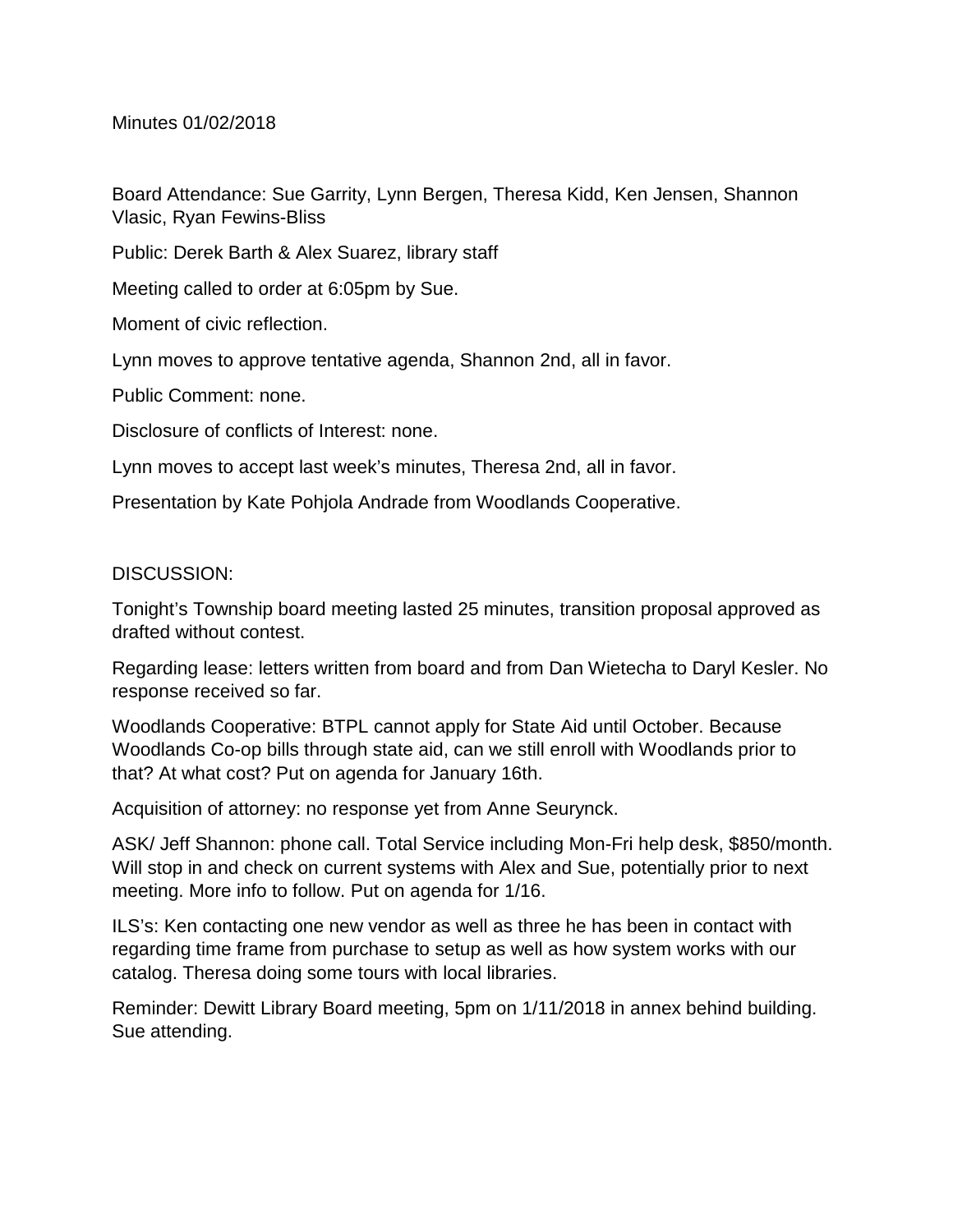## ACTION:

Shannon moves to empower Sue to negotiate price with KDL consulting for all aspects of hiring a new director up to actual interview, including recruiting, references, and narrowing of applicant pool including first level phone interviews. Lynn 2nd, all in favor.

## NEW BUSINESS:

Overdrive: need more info about fees. Put on agenda for 1/16.

Keep on agenda for future meetings:

-ID of vendors for other services

-lists of policies

HC Berger copier: will lease, will not use coin op option as library can charge for copies on own. Will wait for funding from township to come in before we sign lease.

No treasurer's report as there is no funding yet from township. FINANCIAL REPORT ON NEXT AGENDA.

Days of operation: Shannon moves to close on MLK Day and to continue with township policy regarding holiday employee pay until we develop our own policy. Ryan 2nd, all in favor.

Consent agenda? Not needed at this time as there are not large amounts of consent business to attend to like there is at the township. Keep in mind for future if needed.

Michigan Municipal League: \$175 to join pool. Insurance \$2,253/ year. Workers Comp \$208/ year.

Note: library is covered for events serving alcohol as long as no fees are charged for participation (ex: book and brew night.)

Currently the library is double insured, as we are covered on our own policy and continuing to pay Bath Townships policy until it runs out.

Lynn moves to retro-approve insurance policies as presented, Theresa 2nd, all in favor.

Librarian report: numbers up from last December.

PUBLIC COMMENT: none.

## BOARD COMMENT:

Lynn: need to look into cameras, security system, cost- add to next agenda.

Shannon: salt and shovel needed as parking lot gets very icy.

Ryan: received email from Dan Wietecha. Steve will call him tomorrow regarding check for funding.